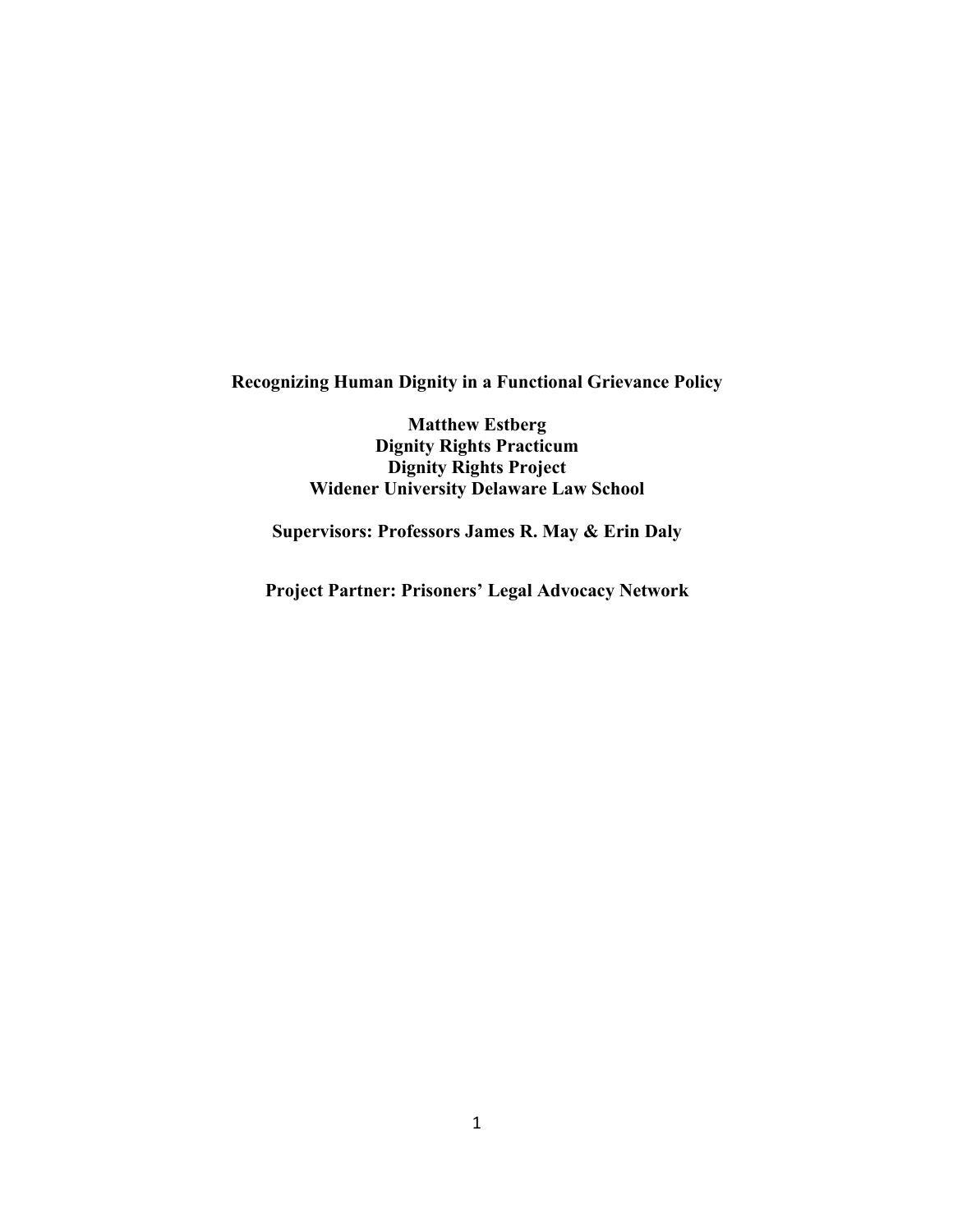#### **I. Introduction**

This report argues that human dignity would be better served if the Delaware Department of Corrections (DDOC) implemented a clear and meaningful grievance process that can be readily accessed by the incarcerated individuals to empower them to advocate for their own dignity.

### **A. Vaughn Prison Uprising showed that ignoring prisoner grievances and not providing access to a functional grievance policy can have fatal consequences.**

James T. Vaughn Correctional Facility houses 2,500 minimum, medium, and maximum security prisoners, plus death row inmates.<sup>1</sup> It is the largest men's prison in the state of Delaware.<sup>2</sup> On Wednesday February 1, 2017 a corrections officer radioed for assistance from Vaughn's C Building, which housed 120 prisoners.<sup>3</sup> The C building is where prisoners are held while in the process of transferring from minimum to medium security, and maximum to medium security.<sup>4</sup> The prison was placed on lockdown, surrounded by police and three corrections officers and a female counselor were taken hostage by the prisoners.<sup>5</sup> Two of the corrections officers were beaten and released after several hours.<sup>6</sup> Forty-six prisoners also exited the building over the course of the hostage situation.<sup>7</sup> The prisons water supply was turned off, but prisoners demanded it be turned back on, using a radio captured from one of the corrections officers.<sup>8</sup> Authorities granted that demand, believing it was made for hydration and hygiene purposes but instead, prisoners used the water supply to fill metal foot lockers and created a barricade at each of the building's entrances.<sup>9</sup> Unable to breach through the doors, the police used a backhoe to breach through the wall and secured the prisoners and hostages nineteen hours after the uprising began.<sup>10</sup> It was discovered that multiple prisoners shielded the female counselor from harm while she was held hostage.<sup>11</sup> It was also discovered that the third correctional officer, Steven Floyd, was murdered by some of the prisoners.<sup>12</sup>

While using a captured radio prisoners were able to communicate with police negotiators what their demands were including education, better prison conditions, "rehabilitation

<sup>&</sup>lt;sup>1</sup> Mark Berman & Katie Mettler, Hostage Standoff in Delaware Prison Ends with One Correction Officer Dead, The Washington Post (Feb. 2 2017) https://www.washingtonpost.com/news/morning-mix/wp/2017/02/02/inmatesdemanding-education-protesting-trump-take-hostages-at-delaware-prison/<br>  $\frac{2}{3}$  id.<br>  $\frac{3}{3}$  Elliot C. McLaughlin & Madison Park, Delaware Prison Standoff Over; Corrections Officer Dead, CNN (Feb. 2,

<sup>2017),</sup> https://www.cnn.com/2017/02/02/us/delaware-prison-standoff/index.html<br>  $\frac{4}{\text{5}}$  id.<br>
6 Berman, supra.<br>
6 Vaughn Prison Riot Timeline, from the Siege to Charges being Dropped, The News Journal (June 14, 2019)

https://www.delawareonline.com/story/news/crime/2019/06/14/vaughn-prison-riot-timeline-siege-charges-beingdropped/1437144001/<br>
<sup>7</sup> McLaughlin, supra.<br>
<sup>8</sup> id.<br>
<sup>10</sup> id.<br>
<sup>11</sup> Amy Cherry, Inmate Who Protected Prison Counselor in Vaughn Riot says Delaware DOC Didn't Give Him

Tools Not to Re-Offend, WDEL (Apr. 13, 2020) https://www.wdel.com/news/inmate-who-protected-prisoncounselor-in-vaughn-riot-says-delaware-doc-didnt-give-him-tools/article\_5ba2b09c-7b6b-11ea-989c-235b3e5d8fa7.html

 $12$  Berman, supra.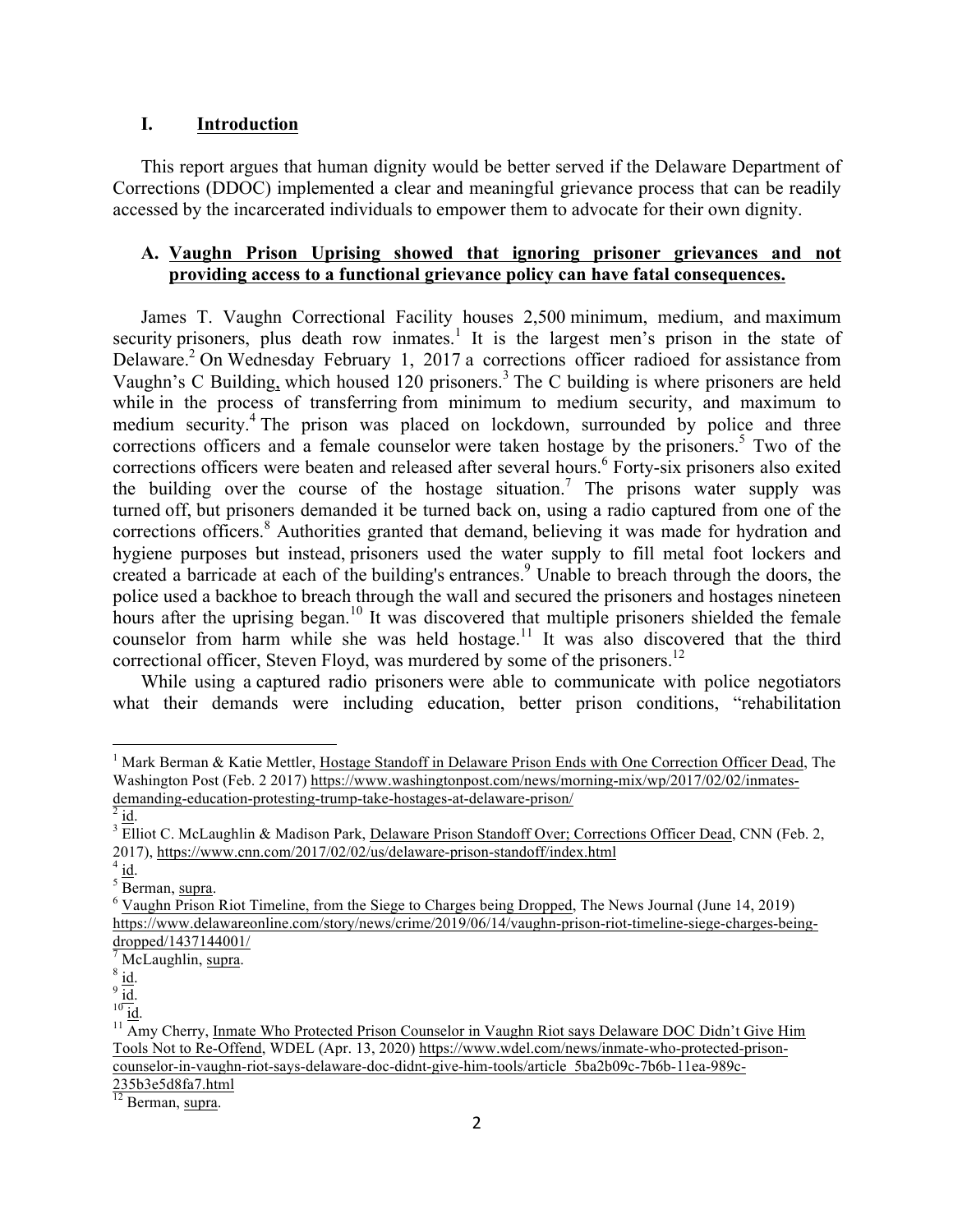program[s] that work[] for everybody, and better training for the correctional officers."<sup>13</sup> They also called for a "comprehensive look at the prison's budget and spending.<sup>14</sup> The News Journal newspaper in Wilmington also received two phone calls from the prisoners during the hostage situation and told the paper the same list of demands.<sup>15</sup> A former prisoner of Vaughn prison, though not present during the uprising, told the News Journal that the riot was caused by "unresolved tension finally bubbling over."<sup>16</sup> He further explained that the conditions inside Vaughn are poor and they have limited access to educational programs and overcrowding creates additional issues.<sup>17</sup> Lastly, he warned that if the DOC does not address the inmates demands and nothing improves, there will be future incidents like this.<sup>18</sup>

Prisoner Legal Advocacy Network (PLAN) has been working alongside the ACLU of Delaware and Delaware-New Jersey Chapter of the National Lawyers Guild (NLG) compiling and analyzing complaint letters sent by DE inmates to determine various prison trends.<sup>19</sup> As of the date of this article there have been 2,207 letters received by the ACLU dating from 2015- Jan. 2017 and the majority of letters were from Vaughn prison, even when taking into account its larger prison population.<sup>20</sup> The Vaughn prison letters included complaints about medical care and mental health treatment, living conditions, and legal matters such as access to courts, lawyers, legal materials, legal libraries and legal mail.<sup>21</sup> The volume of all of these categories of complaints spiked in the months prior to the Vaughn prison riot.<sup>22</sup> Disproportionate increases in prisoner complaints, and there going unnoticed or unaddressed can be seen as an indicator that a problematic prison condition exists.<sup>23</sup> It can also be inferred that a proper policy to track prison concerns and address the issue can be a proactive measure to prevent future incidents within prisons.<sup>24</sup>

## **B. Human Dignity is deeply related to a grievance policy because it allows prisoners a way of correcting conditions or injustices by bringing it to the attention of the correctional facilities officials.**

The meaning of dignity has evolved throughout history and is most often used to describe what is important about being human.<sup>25</sup> The essential elements of dignity are: 1) it is universal and applies to all humans, 2) it is inherent in every person, 3) it is human worth in that no life is dispensable, disposable, or demeanable, and 4) it is equal to all people.<sup>26</sup> Article 1 of the German

<sup>&</sup>lt;sup>13</sup> McLaughlin, <u>supra</u>.<br>
<sup>14</sup> Berman, <u>supra</u>.<br>
<sup>15</sup> McLaughlin, supra.<br>
<sup>15</sup> Berman, supra.<br>
<sup>17</sup> id.<br>
<sup>18</sup> id.<br>
<sup>18</sup> Prisoner Legal Advocacy Network, DDOC Reforms Needed to Avert Another Vaughn Incident Initial Finding Joint Research and Data Analysis Exercise, at 1 (2017) https://www.nlg.org/wp-content/uploads/2017/06/DDOC-Reforms-Needed-to-Avert-Another-Vaughn-Incident.pdf.<br>
<sup>20</sup> id at 2-3.<br>
<sup>21</sup> id at 3.<br>
<sup>22</sup> id at 3.<br>
<sup>23</sup> id.<br>
<sup>24</sup> id at 9.<br>
<sup>25</sup> Erin Daly & James R. May, <u>Dignity Law: Global Recognition, Cases and Perspectives,</u> 3 (20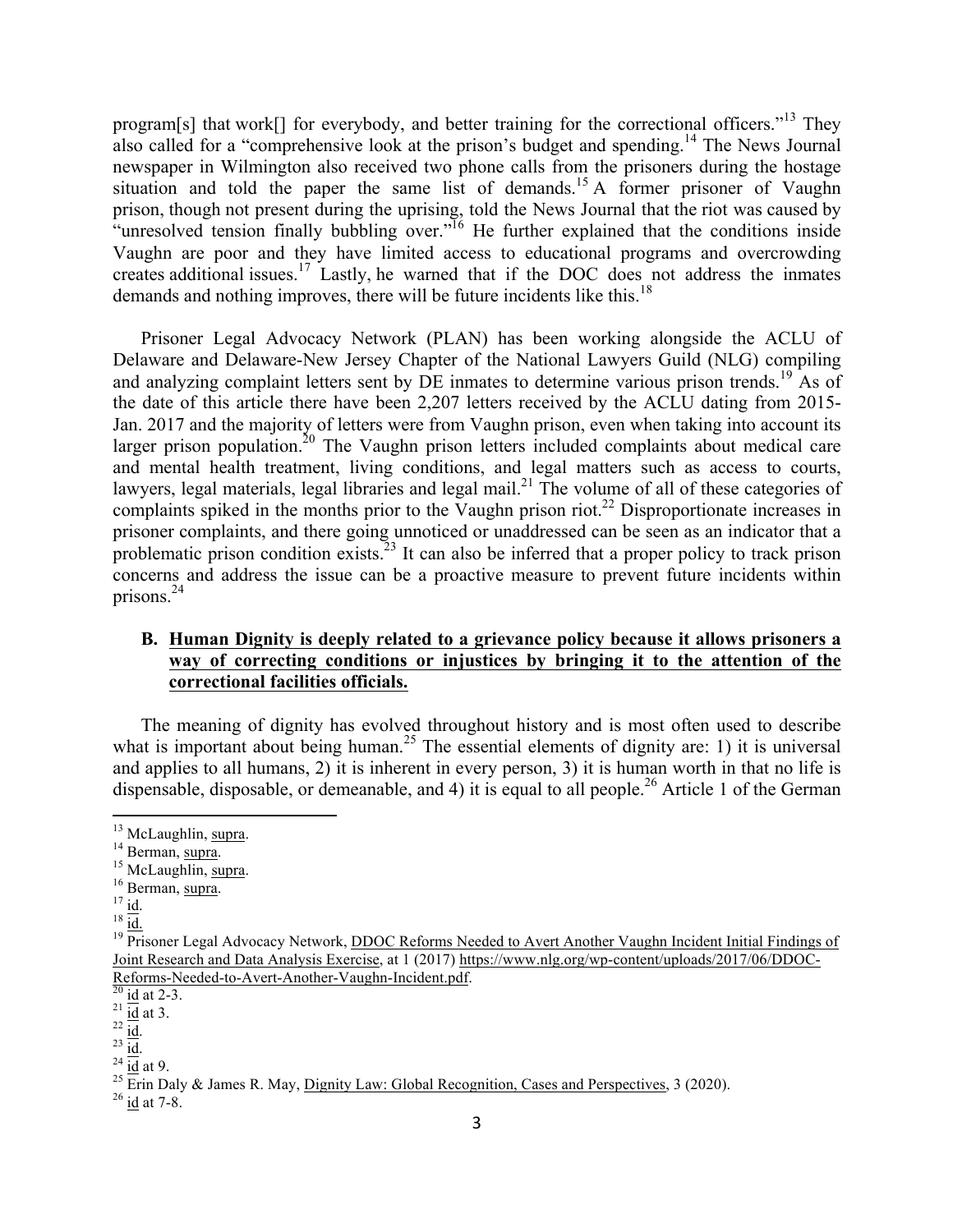Basic law states that "human dignity shall be inviolable[,] to respect and protect it shall be the duty of all state authority."27

A grievance system is a mechanism by which a prisoner can file a complaint or make a request in writing, and then receive a written response from the correction facilities officials.<sup>28</sup> Most grievance policies have multiple levels of appeals and most grievance policies also have filing deadlines.<sup>29</sup> Grievance systems began to appear nationally in the United States in the 1970's because they were an efficient way of keeping correctional facility officials informed of trends or concerns within their facility by showing various patterns of prisoners issues.<sup>30</sup>

A functional grievance process is essential to the dignity of the incarcerated individuals because it is a requirement in both State and Federal law that an incarcerated individual exhaust all the requirements of the prisons grievance process before that individual will be able to file a lawsuit. Before a prisoner can file a lawsuit in court, he first needs to take his complaint through all levels of the prison's grievance system, complying with all the procedural rules and deadlines of that prison. $31$ 

A prisoner may not bring or file a complaint relating to a condition of confinement, whether proceeding in forma pauperis or otherwise, unless the prisoner has fully exhausted all administrative remedies available through the institutional grievance procedure.

10 Del. C. § 8804 (g)

Applicability of administrative remedies. No action shall be brought with respect to prison conditions under section 1979 of the Revised Statutes of the United States (42 U.S.C. 1983), or any other Federal law, by a prisoner confined in any jail, prison, or other correctional facility until such administrative remedies as are available are exhausted.

42 USCS § 1997e (a)

 Prisoners allege that Delaware officials ignored complaints of unlivable conditions and abuse by referring the complaints to DOC, which then allowed these grievances to go unaddressed.<sup>32</sup> Prisoner letters received by PLAN from 2014-2015 showed a 533% increase in prisoner complaints regarding "grievances" which included both a lack of access to forms and remedies.<sup>33</sup> This shows that prisoners felt as though they had no meaningful recourse in DDOC

<sup>&</sup>lt;sup>27</sup> Grundgesetz [GG] {Basic Law] Art. 1 Sec. 1 [Ger.] Translation at http://www.gesetze-iminternet.de/englisch\_stvollzg/englisch\_stvollzg.html#p0013.<br><sup>28</sup> No Equal Justice: The Prison Litigation Reform Act in the United States (June 9, 2009)<br>https://www.hrw.org/report/2009/06/16/no-equal-justice/prison-litigati

<sup>&</sup>lt;sup>29</sup> id.<br><sup>31</sup> id.<br><sup>31</sup> id.<br><sup>32</sup> Adger v. Carney, No. 18-2048-LPS, 2020 U.S. Dist. LEXIS 52533\* at 3 (D. Del. Mar. 26, 2020)<br><sup>33</sup> DDOC Reforms Needed to Avert Another Vaughn Incident, supra at 4.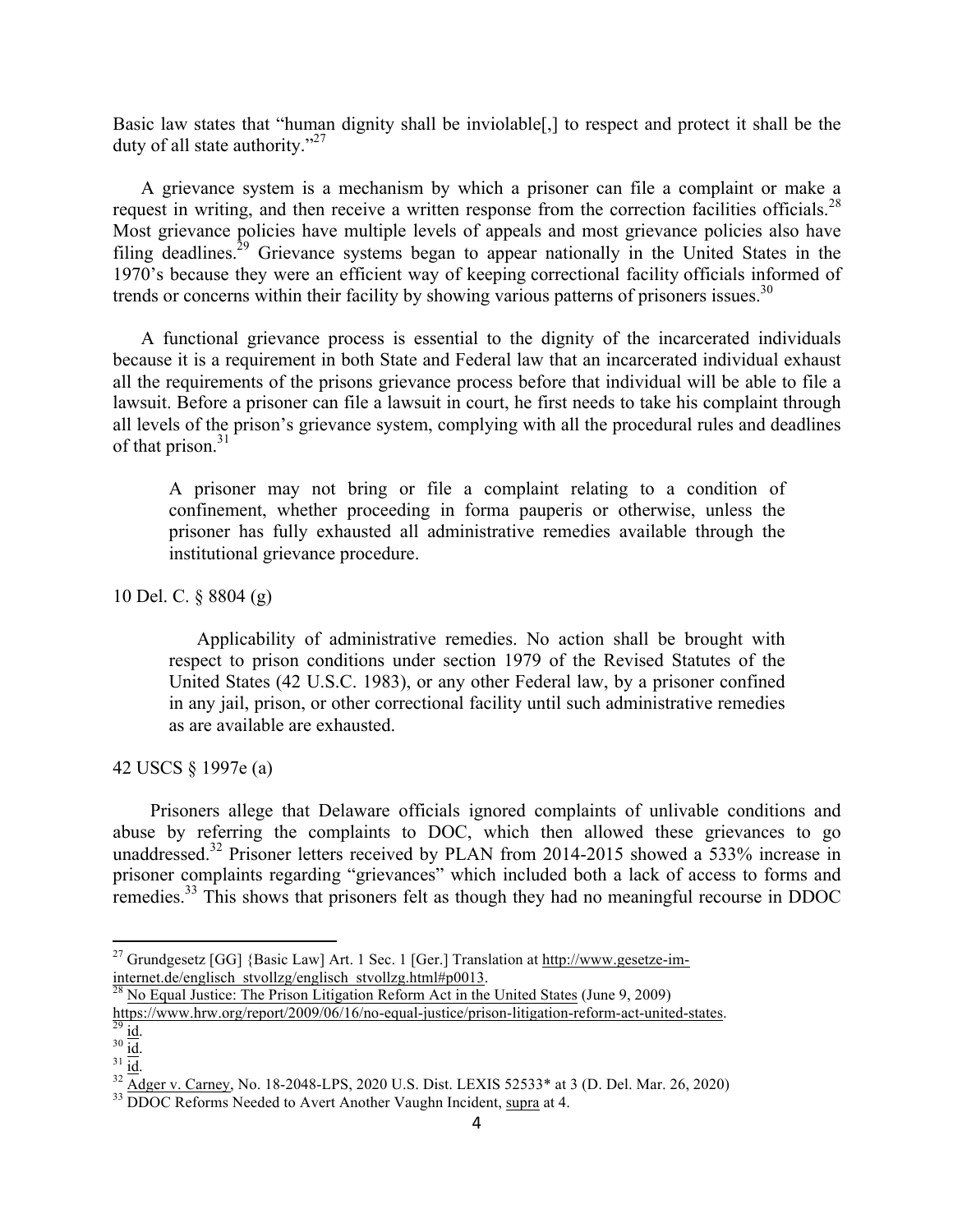to address their concerns, "this heightened feeling of helplessness to address legitimate concerns through existing DDOC procedures could reasonably be construed as signs of an emergent security situation."<sup>34</sup> ACLU of Delaware Executive Director Kathleen MacRae is quoted in Delaware Public Media saying "if the Department of Correction had a grievance process that was comprehensive, transparent, and legitimate then they can track that data and they can know if there are situations within their systems that are reaching a crisis point.<sup>35</sup>

# **II. Delaware has not always provided prisoners with humane treatment and reasonable standards of care even though they are required by law to do so.**

According to the Sentencingproject.org the DE prison population in 2019 was 4,141 the State, also in 2019, spent 331 million dollars on corrections expenditures.<sup>36</sup> Delaware Department of Corrections is obligated to provide reasonable standards of care to all individuals incarcerated in the State. 11 Del. C. § 6531 (a) states "persons committed to the institutional care of the Department shall be dealt with humanely, with effort directed to their rehabilitation. Additionally, under 11 Del. C. § 6536 the Department [of Corrections] shall promulgate reasonable standards, and shall establish reasonable health, medical and dental services for each institution.

# **A. Individuals incarcerated in DE were provided less than adequate medical care which in certain instances resulted with the unnecessary death of the prisoner.**

Luis Cabrera was a prisoner at Howard R. Young Correctional Institution (HRYCI) until his death on November 8,  $2018<sup>37</sup>$  He was under the medical care of Connections Community Support Programs, Inc.  $(\angle \angle$ CSP).<sup>38</sup> Luis Cabrera came in contact with multiple CCSP health care providers and for purposes of this paper they are referred to as medical staff instead of by name. Prior to his death on November 8, Luis Cabrera began making complaints of severe abdominal pain on November 5.<sup>39</sup> The first medical notes detailed his condition as "having extreme pain with his stomach . . . on the floor in the fetal position . . . and he was unable to stand."<sup>40</sup> On November 6 medical staff attempted to assess Luis Cabrera and he stated "I can't talk the pain is too bad," they then requested he walk to his cell door but he said "[he] couldn't stand" and staff then walked away.<sup>41</sup> Medical Staff later noted that he did not appear to be having any kind of acute distress.<sup>42</sup> On November 7 he was physically examined and complained of "10/10" pain, required assistance to move from a wheelchair to the exam table, and bloodwork was ordered.<sup>43</sup>

facts/#detail?state1Option=U.S.%20Total&state2Option=0

 $\frac{34}{35}$  id.<br><sup>35</sup> Megan Pauly, Analysis of Prisoner Grievance Letters Finds Pre-Uprising Spike, Delaware Public Media, (June 7, 2017) https://www.delawarepublic.org/post/analysis-prisoner-grievance-letters-finds-pre-uprising-spike 36 State-by-State Data, https://www.sentencingproject.org/the-

<sup>37</sup> Complaint at 1, Stephanie Cabrera et al. v. Connections Cmty Support Programs, No. 19C-07-064 VLM, Del. Super. Ct. Transaction ID 63520814 (July 9, 2019)

 $\frac{38}{39}$   $\frac{id}{id}$  at 16.<br>  $\frac{40}{39}$   $\frac{id}{id}$  at 5.<br>  $\frac{42}{3}$   $\frac{id}{id}$  at 7-8.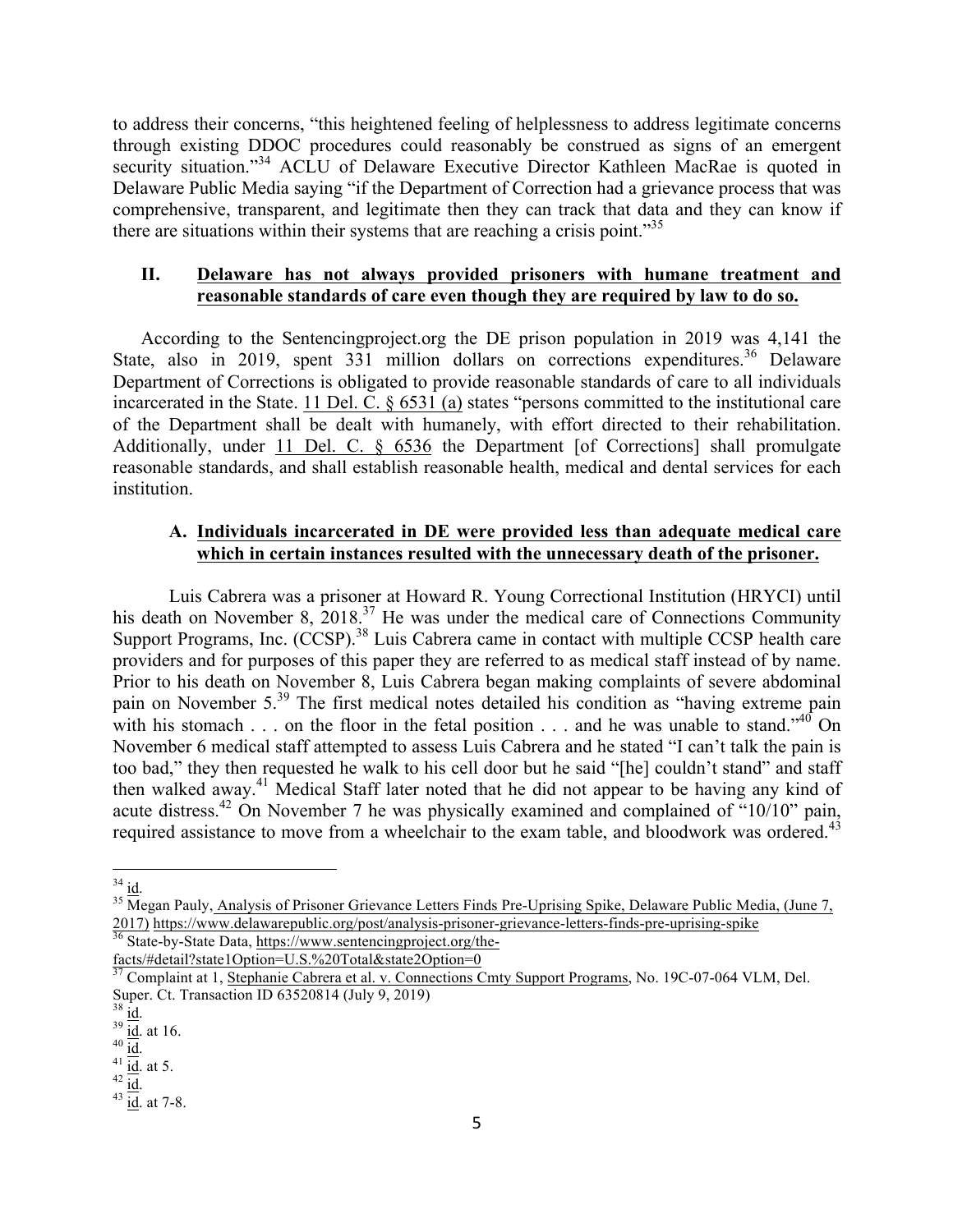On November 8 at 0415 when medical staff went to check his vitals in his cell he was seen kneeling and hunched over on the floor.<sup>44</sup> When he was unable to stand up and move to the door to have his vitals checked, instead of helping him up medical staff and correctional officers left him on the floor and never checked his vitals.<sup>45</sup> A Dover Post article on this lawsuit is quoted that at 0425 medical staff asked a correctional officer to open Luis Cabrera's cell and "ask if he was still alive?"<sup>46</sup> He was found unresponsive with no radial pulse and CPR began, paramedics arrived shortly after and he was pronounced dead at  $0454<sup>47</sup>$  An Autopsy listed his cause of death as a perforated duodenal ulcer.<sup>48</sup> Luis Cabrera's wife and daughter filed suit against CCSP for criminally negligent homicide in July of 2019.<sup>49</sup> CCSP motioned dismiss and it was granted and the case was dismissed with prejudice. $50$ 

Raequan Stevens (Stevens) was arrested on September 4, 2015 and held at HRYCI as a pretrial detainee.<sup>51</sup> On or about November 26, 2015 Stevens reported to "emergency sick call" complaining of severe, throbbing pain in his abdomen and chest, which he also reported radiated to his stomach and thighs, he was examined by medical staff and returned to the general population, after only being given a Motrin pill and antacid tablet.<sup>52</sup> Two days later on the morning of November 28 Stevens was found deceased in his prison cell bed and an autopsy revealed that Stevens died of "peritonitis due to [a] ruptured appendix."<sup>53</sup> Plaintiff alleges that appendicitis is "easily detachable" and "readily treatable" by those possessing "basic medical knowledge."<sup>54</sup> Plaintiff further alleged that the "lack of medical monitoring or assessment" resulted from a failure of the State Defendants Coupe (then Commissioner of the Delaware Department of Corrections) and Wesley (then Warden HRYCI) to "establish appropriate policies, practices, and procedure for the monitoring and assessment of inmates who develop severe and acute medical conditions."<sup>55</sup> The complaint requests relief for violations to Stevens Eighth and Fourteenth Amendment rights.<sup>56</sup> The Eighth Amendment prohibition against cruel and unusual punishment requires that prison officials provide [prisoners] with adequate medical care.<sup>57</sup> In order for a prisoner to bring a claim, he must allege a serious medical need, and an act or omission by prison officials that indicate deliberate indifference to that need but an allegation of medical malpractice is not sufficient to a establish an Eighth Amendment Constitutional violation.<sup>58</sup> The court granted the State Defendants motion to dismiss.<sup>59</sup> The court reasoned that

<sup>&</sup>lt;sup>44</sup> id. at 8.<br><sup>45</sup> id.<br><sup>46</sup> Shannon Marvel McNaught, Prisoner D<u>ied 'Agonizingly' of Treatable Condition</u>, Dover Post, (July 18, 2019) https://www.doverpost.com/news/20190718/prisoner-died-agonizingly-of-treatable-condition<br>
<sup>47</sup> Complaint of <u>Cabrera</u>, at 8.<br>
<sup>48</sup> id. at 9.<br>
<sup>49</sup> id. at 1.<br>
<sup>50</sup> Stephanie Cabrera et al. v. Connections Cmty Support Progra

LEXIS 2950\* at (Super. Ct. Oct. 23, 2019)

<sup>&</sup>lt;sup>51</sup> Brown v. Coupe, No. 16-271-LPS, 2017 U.S. Dist. LEXIS 44110\* at 1-2 (D. Del. Mar. 27, 2017) <sup>52</sup> id. at 2.<br><sup>53</sup> id. at 2.<sup>3</sup><br><sup>54</sup> id. at 2-3. <sup>54</sup> id. at 3. <sup>55</sup> id. at 4. <sup>56</sup> id. at 4. <sup>57</sup> id. at 7.

 $^{58}$  id.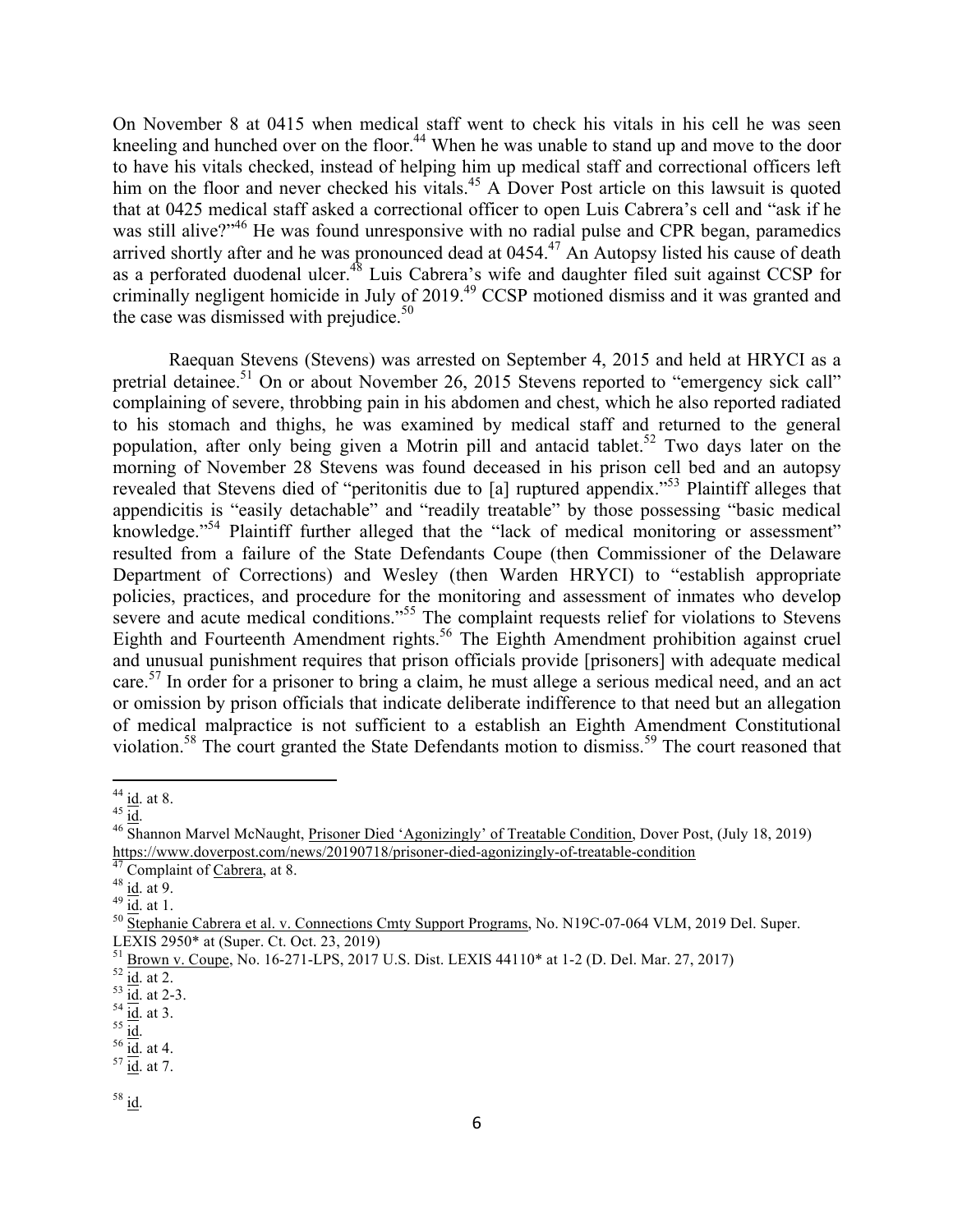the complaint failed to state a constitutional claim against the State Defendants because even assuming the medical treatment Stevens received was medical malpractice, it would not constitute an actionable constitutional violation.<sup>60</sup>

James Daniels (Daniels) died of a heart attack in 2016 after collapsing at 6:05 AM and medical staff did not attempt to resuscitate him or call an ambulance, and it was not until 6:24 AM when a correctional officer called an ambulance when he noticed he had no pulse.<sup>61</sup> Prison Legal News reported that the CCSP medical employee on the scene did not check Daniels blood pressure, blood oxygen levels, pain reaction or pupil dilation and left him unattended twice.<sup>62</sup> The medical staff employees defense of her actions was that it was CCSP policy not to call an ambulance unless there was approval from the chief medical officer or a prisoner was in cardiac arrest or had hung himself.<sup>63</sup> The purpose of that policy was maintain security, reduce costs, and prevent false alarms; that policy has sense been changed.<sup>64</sup>

DOC's loss in confidence with their health care provider caused them to void their contract with CCSP in March 2020.<sup>65</sup> As of April 1, 2020 Centurion of Delaware LLC will be responsible for the medical and behavioral health care needs of Delaware prisoners.<sup>66</sup>

#### **B. Prisoners who were incarcerated during the Vaughn Prison Uprising faced degrading and abusive retaliation from Correctional Officers.**

Plaintiffs in Adger allege that the injuries they suffered were the result of retaliatory actions taken by correctional officers after the Vaughn uprising.<sup>67</sup> The majority of prisoners were in fact victims of the uprising and were hostages themselves and "terrified of the revolting inmates."<sup>68</sup> Once police and correctional officers retook control of building C, the prisoners allege that the Correctional Emergency Response Team (CERT) "jumped on the inmates backs, put extremely tight zip-ties on their wrists, and kicked, stomped, stood on, and spit on them."<sup>69</sup> Prisoners were allowed to be medically examined afterwards but only for twenty-thirty seconds.<sup>70</sup> One of the plaintiffs in Adger detailed the retaliatory abuse they faced by explaining how they were forced to "spread their buttocks with their hands, and then put those soiled fingers into their own

<sup>&</sup>lt;sup>59</sup> id. at 12.<br><sup>60</sup> id. at 7.<br><sup>61</sup> Complaint of <u>Cabrera</u> at 13.<br><sup>62</sup> Kevin Bliss, Delaware: Inadequate Medical C<u>are Results in Prisoner's Death, Prison Legal News (Apr. 2, 2019)</u> https://www.prisonlegalnews.org/news/2019/apr/2/delaware-inadequate-medical-care-results-prisoners-death/<br>  $\frac{63}{63}$  id.<br>  $\frac{64}{10}$ .<br>  $\frac{64}{100}$ .<br>  $\frac{65}{100}$  Read, Lawsuit: Delaware Inmate Died in Agony After Rece

<sup>2019)</sup> https://whyy.org/articles/lawsuit-delaware-inmate-died-in-agony-after-receiving-inadequate-medicalcare/#:~:text=Lawsuit%3A%20Delaware%20inmate%20died%20in%20agony%20after%20receiving%20inadequat

e%20medical%20care&text=The%20family%20of%20a%20Delaware,of%20Bear%2C%20died%20on%20Nov <sup>66</sup> Jayson Hawkins, Delaware Changes Prison Health Care Provider Due to Lawsuits Against Prior Contract Holder, Prison Legal News (July 2020) https://www.prisonlegalnews.org/news/2020/jul/1/delaware-changes-prison-healthcare-provider-due-lawsuits-against-prior-contract-holder/<br>  $^{67}$  Adger, 2020 U.S. Dist. LEXIS 52533\* at 3-4<br>  $^{68}$   $\frac{\text{id}}{\text{id}}$  at 4<br>  $^{70}$   $\frac{\text{id}}{\text{id}}$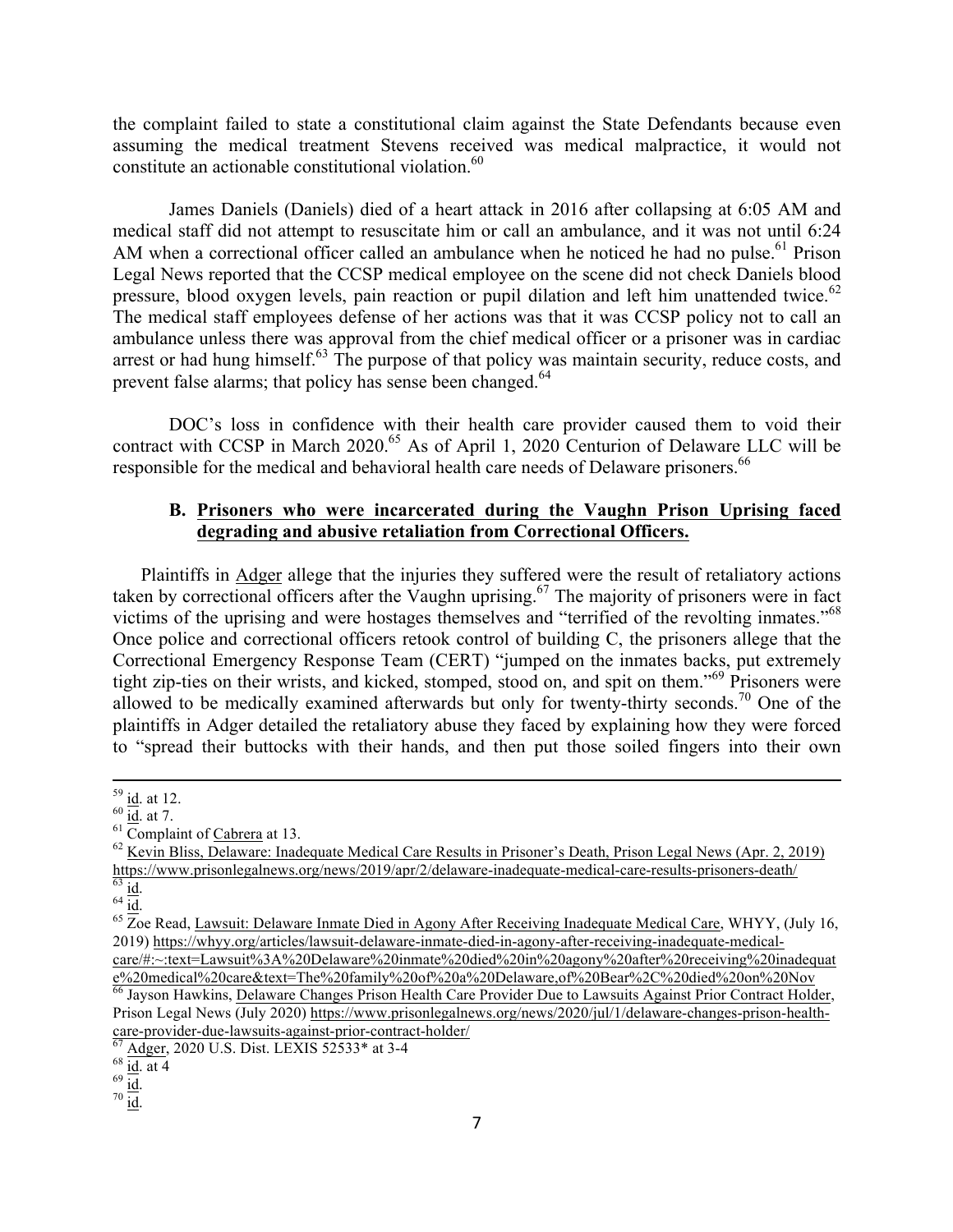mouths and pull their mouths open further[,] [s]ome officers touched multiple inmates genitals, buttocks, and mouths while wearing the same gloves."<sup>71</sup>

An article from TheAppeal.org details similar complaints found in the Adger case. One instance of retaliation states that inmates were forced to sit outside facing a wall while correctional officers used paint ball guns to shoot pepper balls at them.<sup>72</sup> A prisoner stated that "they took my glasses of my face stomped on them, then sprayed pepper spray in my eyes, nose, and mouth.<sup>"73</sup> Another prisoners explained that while he was restrained on the floor correctional officers kicked and stomped on him asking if he was the one that killed Officer Floyd.<sup>74</sup> Prisoners alleged that in the months following the uprising CERT officers performed aggressive shakedowns while wearing riot gear and would beat prisoners, take medical property, destroy personnel property and conduct strip searches.75

In the Cabrera Complaint it is alleged that inmates were scheduled for x-rays to rule out that they had not ingested any foreign objects, even though there was no credible reason to suspect they had.<sup>76</sup> The x-rays served no legitimate medical purpose, maliciously exposed the prisoners to radiation, and were merely used to abuse and humiliate them.<sup>77</sup>

### **III. Denying or ignoring a prisoners ability to advocate for themselves is denying that prisoners inherent dignity.**

Dignity should be afforded to a functional grievance process as an avenue for prisoners to be "on the record" and have their voices documented that they have faced what they perceive to be an injustice committed against themselves while being incarcerated. To [PLAN's] knowledge, this is the current Delaware Grievance Policy in its entirety, or at least is the only policy publicly available.<sup>78</sup> The State of Delaware only accepts public records requests from DE residents which means non-resident family of prisoners and out-of-state organizations cannot readily access information to provide meaningful and timely assistance to prisoners.<sup>79</sup>

(II.) Purpose. To establish an offender grievance process.

(V.) Policy: it is the policy of the DOC to afford all offenders the right to file a grievance without fear of reprisal or adverse action.

Procedures should be developed by the Bureau Chiefs of Correctional Healthcare Services, Prisons and Community Corrections to establish a grievance process for their respective offender populations. The procedures shall require reasonable time frames for the grievance to be transmitted without alteration,

<sup>&</sup>lt;sup>71</sup> id. at 4-5<br><sup>72</sup> Raven Rakia, Lawsuit Claims Delaware Prisoners are Still Being Beaten, Stripped and Tortured Months After Uprising, The Appeal, (Nov. 30, 2018) https://theappeal.org/lawsuit-alleges-prisoners-are-still-being-beatenstripped-and-tortured-9-months-after-uprising-in-delaware/<br>  $\frac{73}{73}$  id.<br>  $\frac{74}{10}$ .<br>  $\frac{75}{10}$ .<br>  $\frac{76}{10}$  Complaint of Cabrera at 4<br>  $\frac{77}{10}$  id.  $\frac{1}{10}$ .<br>  $\frac{78}{10}$  DDOC Reforms Needed to Avert Another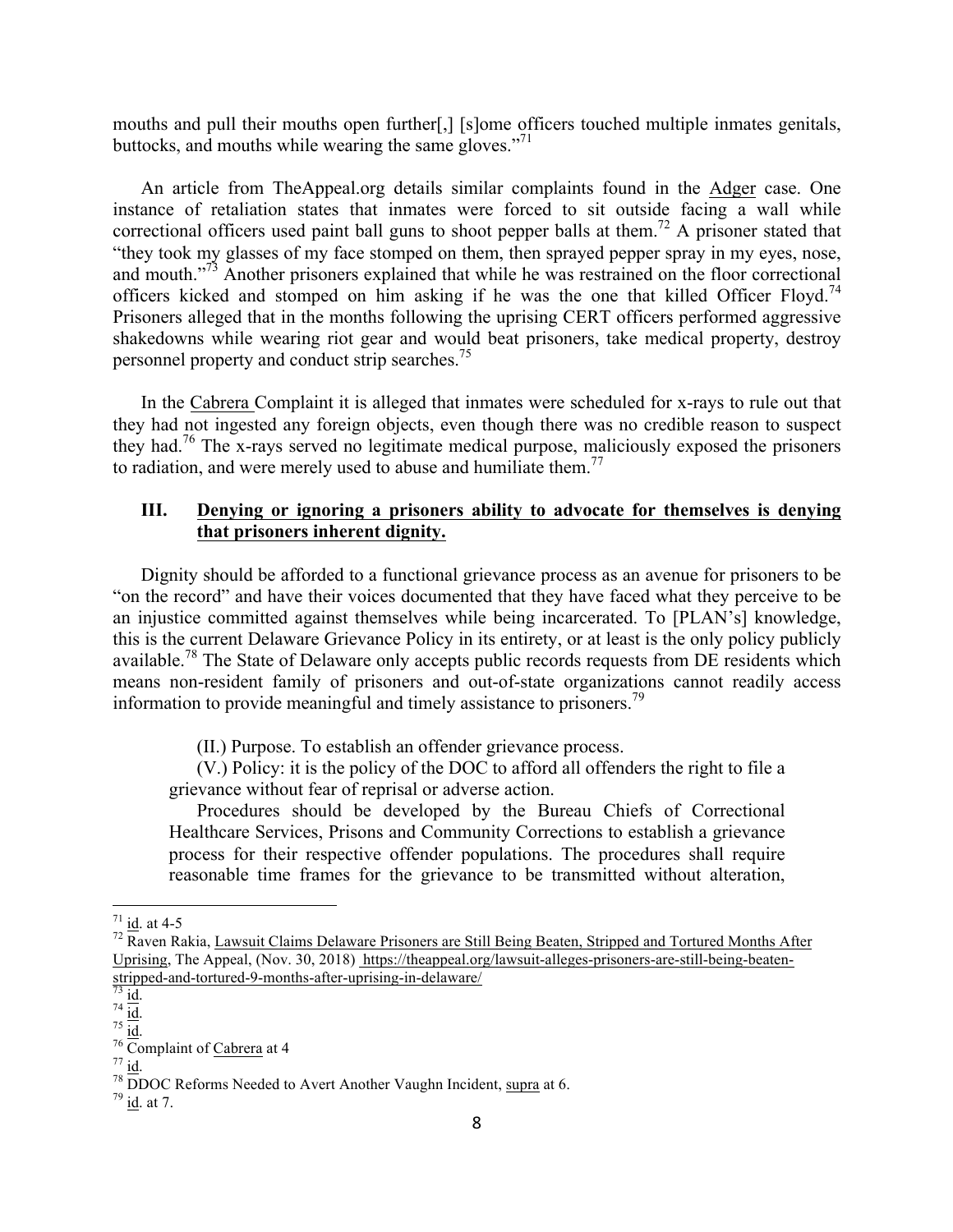interference or delay to an individual designated responsible for receiving, investigating, and resolving grievances. In addition, the procedures must require a reasonable time limit, a written report of the final disposition and an appeal mechanism that identifies the available levels of appeal.

Policy of State of Delaware Department of Corrections, Policy No. 4.4

The current DDOC Grievance Policy is not written with clear meaningful language because it is primarily written in "future tense." The language in the policy that states "[p]rocedures should be developed . . .," "[t]he procedures shall require . . .," and "the procedures must require . . ." implies what the DDOC wants their policy to say and not what it is. This is a non-policy pretending to be a policy because it does not tell prisoners what the DDOC grievance policy actually is.<sup>80</sup>

# **A. Functional grievance polices are provided to prisoners at both State and Federal levels and in other Countries.**

The Federal Bureau of Prisons (FBOP) is a sixteen page document that clearly and meaningfully states what the prisoner grievance procedure is, which they refer to as an Administrative Remedy Program.<sup>81</sup> The first paragraph in sec. (1)(a) plainly states that its purpose "is to allow an inmate to seek formal review of an issue relating to any aspect of his/her own confinement."<sup>82</sup> It further articulates a prisoner may not submit a grievance on behalf of another prisoner, and that prisoners with a grievance related to sexual abuse need to use a different procedure and states where to find it.<sup>83</sup> Next it defines the scope in sec. (1)(b) of the program which "applies to all inmates in institutions operated by the Bureau of Prisons, to inmates designated to contract Community Corrections Centers (CCC) under Bureau of Prisons responsibility, and to former inmates for issues that arose during their confinement.<sup>84</sup> The responsibility of implementation and operation found in sec. (5)(a) of the FBOP grievance procedure is placed on the Community Corrections Manager, Warden, Regional Director and General Counsel.<sup>85</sup> After clearly stating the grievance procedures purpose, scope and who is responsible for it, it begins with the steps a prisoner needs to follow.<sup>86</sup> Prisoners are first required in sec. (7)(a) to try and resolve an issue or concern informally with correctional staff, and each Warden shall implement their own informal resolution policy.<sup>87</sup> Informal resolutions may be waived at the Wardens or institutions discretion such as with matters pertaining to sensitive  $issues.$ <sup>88</sup>

If informal resolution has been ineffective the FBOP describes in detail the initial filing policy beginning in sec. (8)(a) where it plainly states that prisoners have "twenty calendar days

 $\frac{80}{1330.18}$  id. at 6.<br>  $\frac{81}{1330.18}$  BOP 542.10 (2014) https://www.bop.gov/policy/progstat/1330\_018.pdf<br>  $\frac{82}{16}$  id. at 1.<br>  $\frac{83}{16}$  id. at 2.<br>  $\frac{85}{16}$  id. at 4.<br>  $\frac{87}{16}$  id. 88 id.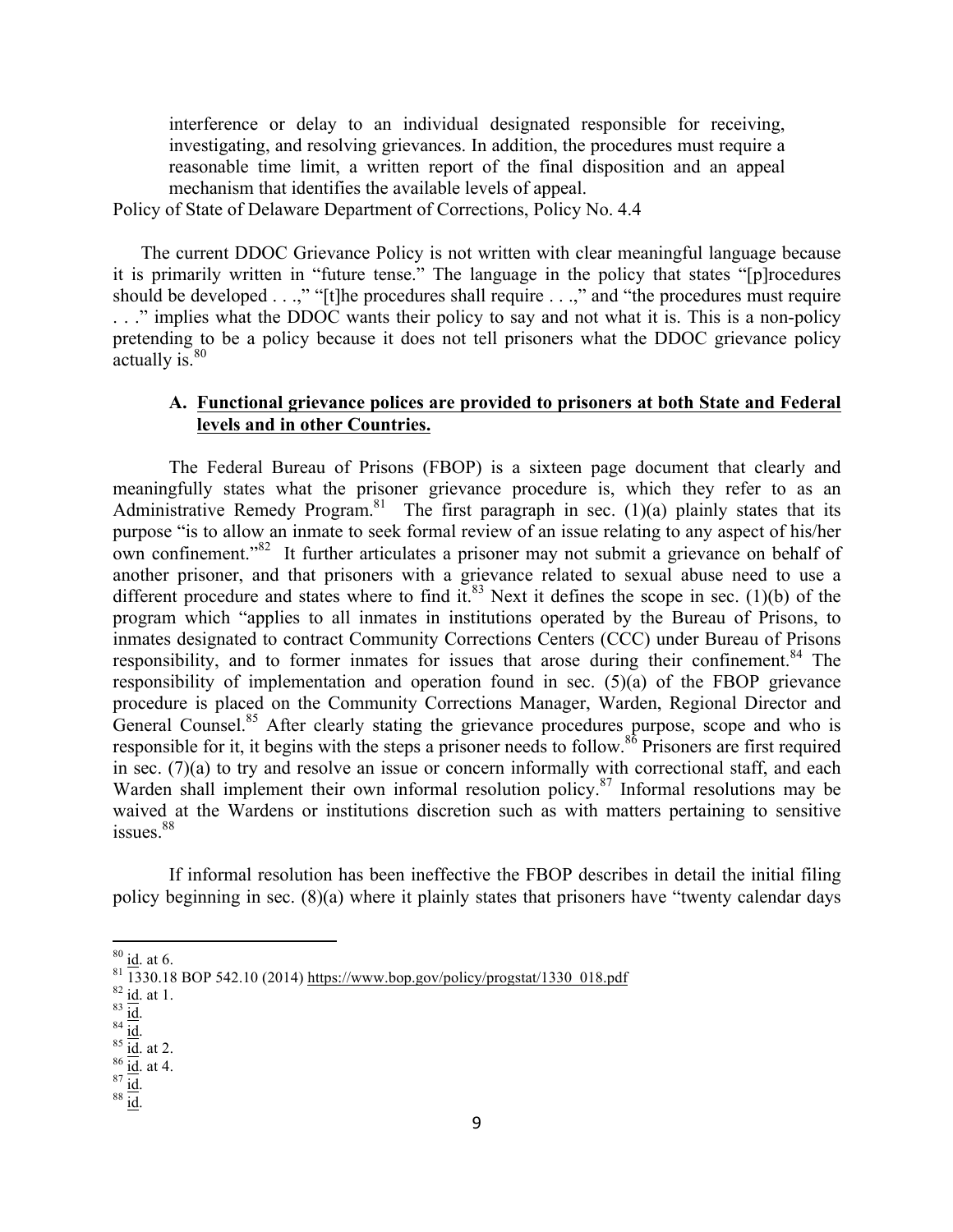following the date on which the basis for the request occurred."<sup>89</sup> Extensions to the twenty calendar day requirement may be granted where the prisoner shows a "valid reason for delay," which is generally when a prisoner was prevented from submitting his request such as: if the prisoner was in transit and separated from the required documents, the prisoner was physically incapable of preparing the form, or if informal resolution attempts were taking unusually long.<sup>90</sup>

The FBOP clearly identifies what form is necessary and who shall provide those forms to the prisoner.

The inmate shall obtain the appropriate form from CCC staff or institution staff (ordinarily, the correctional counselor). The following forms are appropriate:

- Request for Administrative Remedy, Form BP-9 ((BP-229) is appropriate for filing at the institution.
- Regional Administrative Remedy Appeal, Form BP-10 (BP-230), is appropriate for submitting an appeal to the regional office.
- Central Office Administrative Remedy Appeal, Form BP-231), is appropriate for submitting an appeal to the Central Office

1330.18 BOP 542.14(c)(1)

After clearly stating which form to use, the FBOP policy states how the prisoner should fill out the form by explaining the form should only contain information regarding a single complaint or closely related complaints.<sup>91</sup> It also explains that any exhibits a prisoner submits to support his complaint will not be returned and that the prisoners should make copies of any additional exhibits because they are required if he needs to file an appeal.<sup>92</sup> Finally it states the prisoner should sign and date the form and submit it to the designated staff member to receive it, which is usually a correctional counselor.<sup>93</sup> Exceptions to the initial filing requirement may be granted for sensitive issues which is classified as ones in which the prisoner reasonably believes is sensitive and that his safety or well-being would be in danger if the facility was aware of his grievance.<sup>94</sup> The FBOP goes on to explain the steps and requirements necessary for a prisoner to fill out an appeal if they are not satisfied with the Wardens response.<sup>95</sup>

The FBOP provides additional helpful information in sec. (10)(a) that states a prisoner may receive assistance with the grievance form from other prisoners, correctional staff, and outside sources like family members or attorneys.<sup>96</sup> Once the prisoners grievance form is filed the prisoner should receive a written response within twenty to forty calendar days depending on

- 
- 
- 

<sup>89 &</sup>lt;u>id.</u><br>
90 <u>id.</u> at 5.<br>
91 id. at 5-6.<br>
92 <u>id.</u> at 6.<br>
94 <u>id.</u><br>
95 <u>id.</u> at 6-7.<br>
96 <u>id.</u> at 8.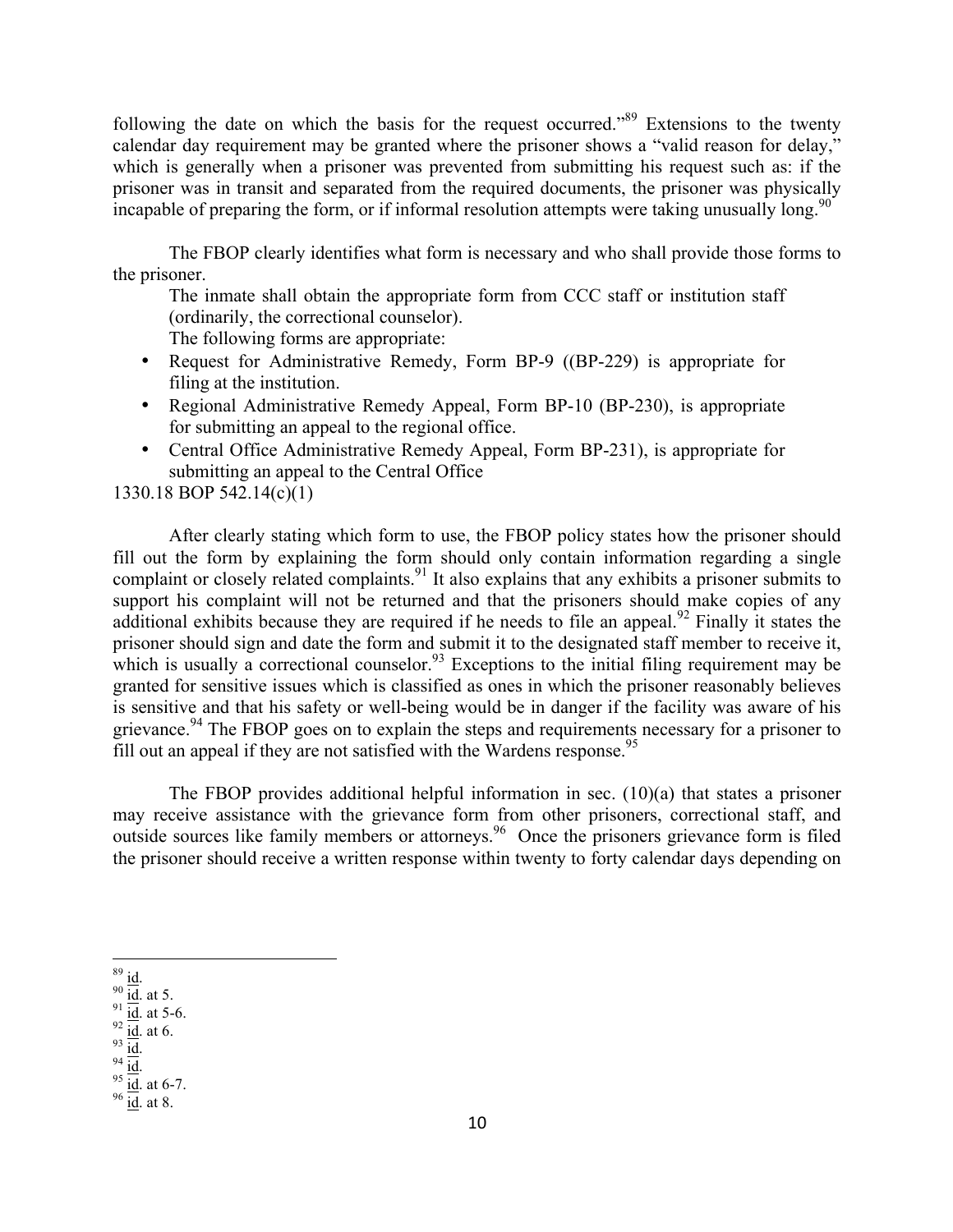where the form was filed. $97$  For each prisoner grievance filed, an investigation and response needs to be prepared.<sup>98</sup>

The Pennsylvania Department of Corrections (PDOC) has a thirty four page highly detailed prisoner grievance system that is similar to the FBOP grievance system.<sup>99</sup> On the first page the PDOC states:

It is the policy of the Department that every individual committed to its custody shall have access to a formal procedure through which to seek resolution of problems or other issues of concern arising during the course of confinement. For every such issue, there shall be a forum for review and two avenues of appeal.

DC-ADM 804, (III. Policy) Pa. Dept. of Corr. Inmate Grievance System

The PDOC, like the FBOP, encourages prisoners to attempt to informally resolve any grievances either by direct conversation or by a DC-135A, Inmate Request to a Staff Member.<sup>100</sup> Once a staff member receives either an oral or written informal concern that staff member is expected to quickly attempt to resolve that issue, and staff members who are not the appropriate person to resolve the informal grievance are required to refer the prisoner to the appropriate person and the Officer in Charge shall document the result of the informal resolution.<sup>101</sup> While it is encouraged to resolve a grievance informally, it will not be grounds for rejection of formal grievance if informal attempts were not made.<sup>102</sup> The PDOC requires that grievance forms be made readily available at each housing unit, and in the main and mini-law libraries.<sup>103</sup> It clearly states that the prisoner has "fifteen working days after the event upon which the claim is based," and that the grievance must be filed at the facility where that grievance occurred.<sup>104</sup> The grievance procedure includes clear meaningful language regarding extensions for when to file and what needs to be including in the form.

Extensions may be granted on a "case by case basis," and relevant factors are:

- Temporary transfer from the facility
- Permanent transfer to another facility
- Authorized Temporary Access
- Delay with mail delivery

• Any reason the Facility Grievance Coordinator deems responsible

DC-ADM 804, Sec. 1 (C)(2) Pa. Dept. of Corr. Inmate Grievance System

 $\frac{97}{98}$  id. at 9.<br><sup>98</sup> id. at 10.<br><sup>99</sup> DC-ADM 804, Pa. Dept. of Corr. Inmate Grievance System (Apr. 27, 2015)

https://www.cor.pa.gov/About%20Us/Documents/DOC%20Policies/804%20Inmate%20Grievances.pdf<br><sup>100</sup> id. at 4.

 $\frac{101}{102} \frac{\underline{\text{id}}}{\underline{\text{id}}}.$ <br>  $\frac{102}{104} \frac{\underline{\text{id}}}{\underline{\text{id}}}$  at 5.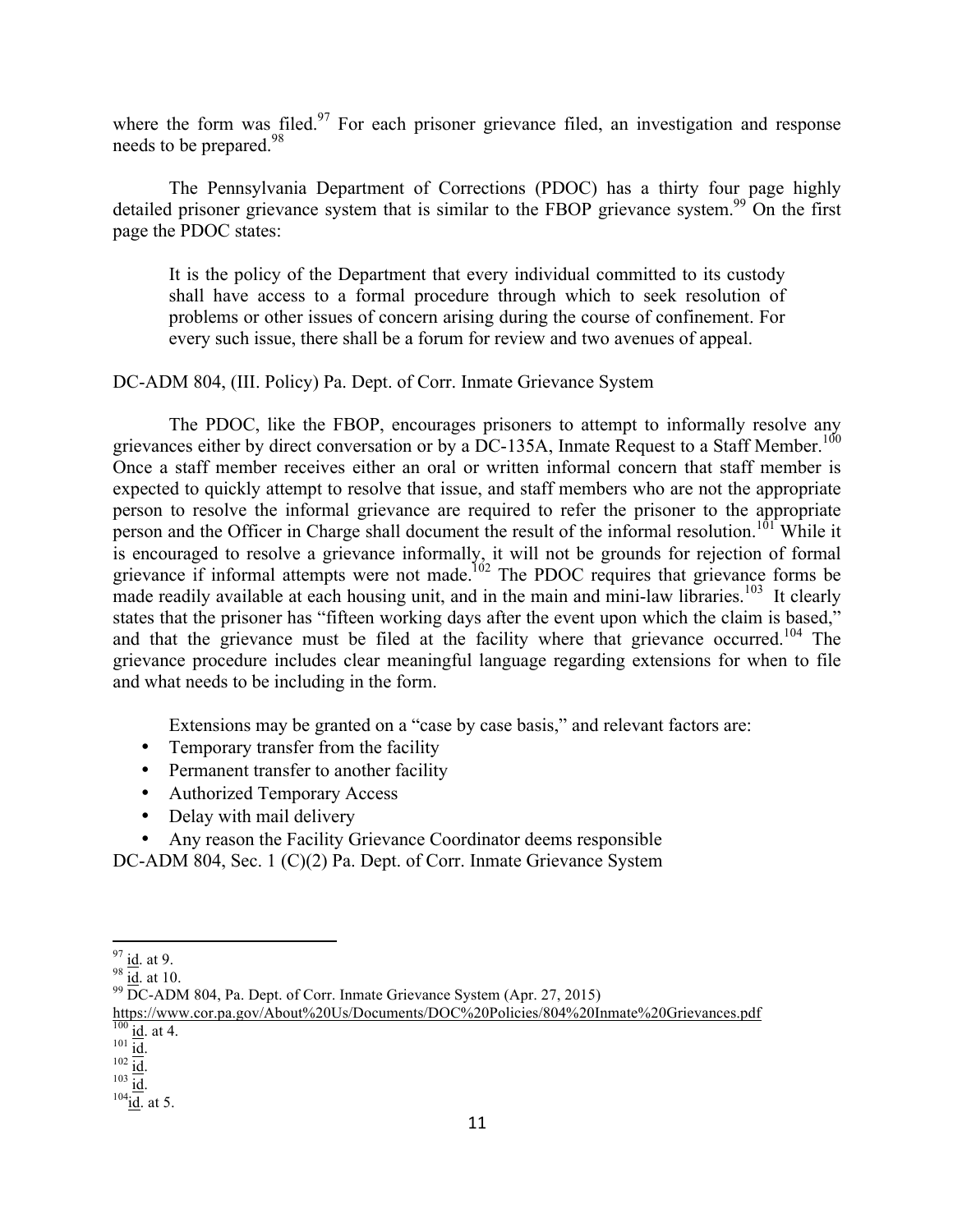In addition to the grievance being legible, and courteous it must include the following:

- Date, time and location of the event of the grievance
- Identity of individuals directly involved
- Prisoner "shall specifically state any claims he/she wishes to make concerning violations of Department directives, regulations, court orders, or other law
- If the prisoner is seeking compensation or other legal relief then the prisoner must request the specific relief sought in their initial grievance

DC-ADM 804, Sec. 1 (A)(11)(a-d)

The policy expressly states the "no [prisoner] shall be punished, retaliated against, or otherwise harmed for use of the grievance system."105

It is the responsibility of each Facility Manager to ensure a fixed lock-box be designated and clearly labeled in each housing unit for prisoner grievance forms to be submitted.<sup>106</sup> Upon receipt of the prisoners grievance form the Facility Grievance Coordinator shall assign a tracking number to each grievance, even rejected ones, and enter it into the Automated Inmate Grievance Tracking System<sup>107</sup> Once the grievance has been properly received and accepted a Grievance Officer will be assigned, if the grievance is rejected it shall be returned and state why it was rejected<sup>108</sup> Section two of the PDOC grievance policy includes details about the appeal process should a prisoner need that information.<sup>109</sup>

Prisoner's ability to be able to submit legitimate grievances before the prison and have their voice heard is also recognized abroad such as in Germany's Prison Act.

Section 108: Right to Complain

- 1. The prisoner shall be given an opportunity to apply to the Head of the Institution with requests, suggestions and complaints on matters concerning himself. Regular consulting hours should be held.
- 2. When a representative of the supervisory authority inspects the institution, it shall be ensured that a prisoner can apply to him in matters concerning the prisoner himself.
- 3. The option of lodging a disciplinary complaint shall remain unaffected.

Prison Act of 16 Mar. 1976, Sec. 108, Translation at http://www.gesetze-iminternet.de/englisch\_stvollzg/englisch\_stvollzg.html#p0013

### **B. A prisoner's dignity has been recognized as equal to human dignity in courts in the United States and abroad.**

The plaintiff in Masangano is a prisoner in Malawi and filed suit against the Minister of Home Affairs and Internal Security and Commissioner of Prisons alleging that "ever since his

 $\frac{105}{106}$  id. at 7.<br>  $\frac{107}{101}$  id. at 9.<br>  $\frac{108}{101}$  id. at 9-10.<br>  $\frac{109}{101}$  id. at 13.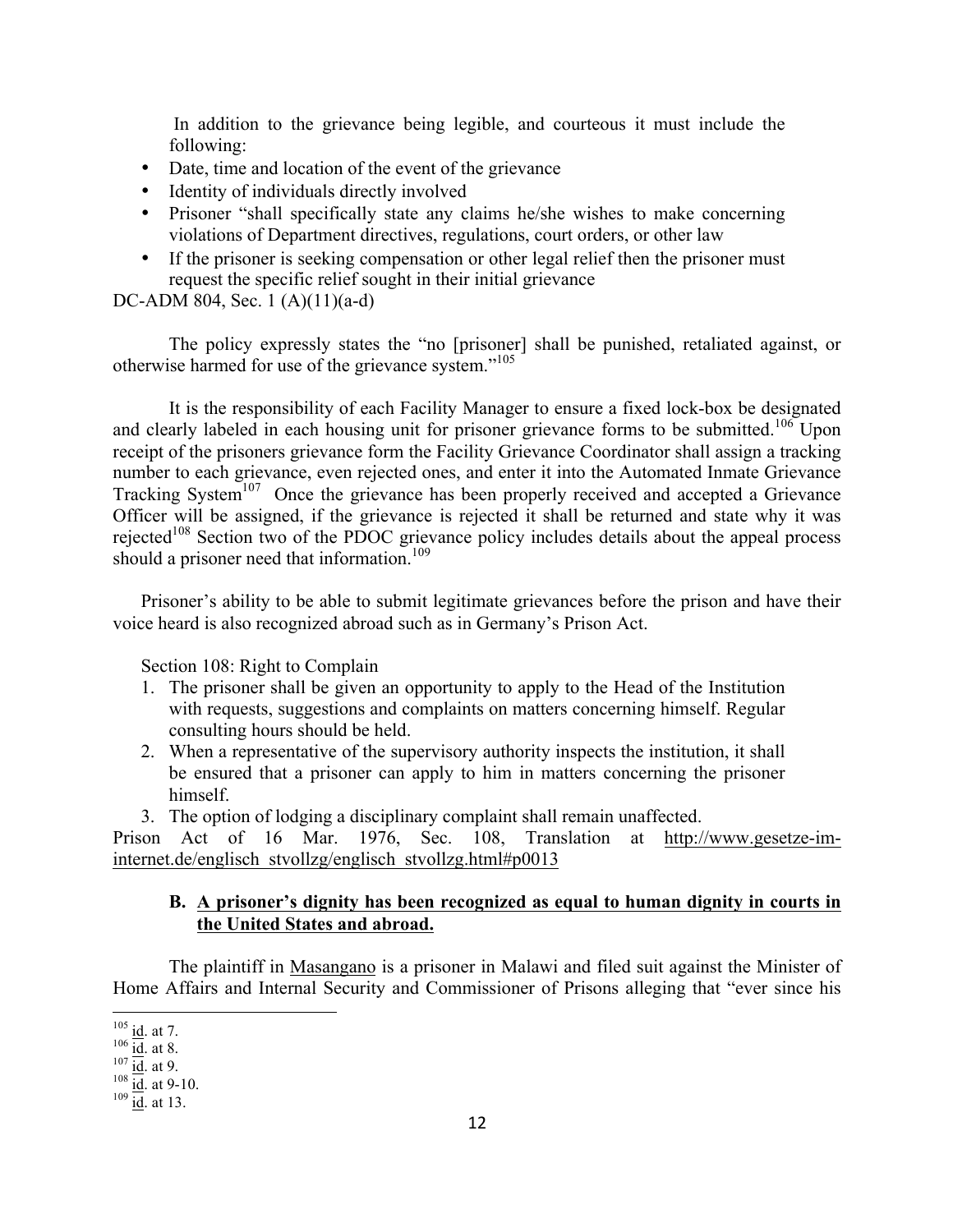imprisonment, he and his fellow prisoners have been subjected to torture and cruel, inhuman and degrading treatment or punishment" which he believes to be a non-derogable infringement on his rights.<sup>110</sup> Some of the conditions the plaintiff faced were lack of diet, lack of sufficient food, lack of clothing, lack of blankets and sleeping mats, overcrowded cells, denied right to talk with family, harassed and physically tortured by guards, denied medical attention.<sup>111</sup>

The Republic of Malawi Constitution Section 42 (1)(b) states that "every person who is detained, including every sentenced prisoner, shall have the right to be held under conditions consistent with human dignity, which shall include at least the provision of reading and writing materials, adequate nutrition and medical treatment at the expense of the state.<sup>7112</sup> Plaintiff argued that the purpose of the standards in the constitution where to make prisons places of penal reform where prisoners do not lose their basic human dignity merely because they are incarcerated by the state.<sup>113</sup> The Court in Masangano recognized prisoners' rights as "rights that prisoners have as human beings as they remain incarcerated in a prison . . . prisoners, even though they are lawfully deprived of liberty, are still entitled to basic or fundamental human rights."114 The Chief Commissioner of Prisons argued that they did not have sufficient funds to comply with the minimum standards but the Court held that "no one should be allowed to disobey the law merely on the grounds that he or she does not have sufficient resources to enable them [to] obey the law and fulfil their obligations under the law."<sup>115</sup>

Brown v. Plata is a California case alleging violation of cruel and unusual punishment in violation of the Fourteenth Amendment, the case combined two separate violations, one being inadequate medical conditions (Plata v. Brown) and the other being inadequate mental health conditions (Coleman v. Brown).<sup>116</sup> At the time of this case in 2011, CA prison facilities held 156,000 prisoners, which nearly double what the facilities holding capacities were designed for.<sup>117</sup> This overcrowding has led to the "severe and unlawful mistreatment of prisoners through grossly inadequate provisions of medical and mental health care.<sup>118</sup>

Coleman v. Brown involved a class of seriously mentally ill prisoners.<sup>119</sup> Prisoners did not receive minimal, adequate care due to overcrowding.<sup>120</sup> Conditions inside the prison included suicidal prisoners "be[ing] held for prolonged periods in telephone-booth sized cages without toilets" and some prisoners awaiting mental health treatment had to wait as long as twelve months.<sup>121</sup> The suicide rate in CA prisons in 2006 were almost 80% higher than the national prison population and 72.1% of suicides in CA prisons involved "some measure of inadequate

<sup>&</sup>lt;sup>110</sup> Masangano v. Attorney General & Others, No. 15 of 2007, High Court of Malawi (Nov. 8, 2009) https://malawilii.org/mw/judgment/supreme-court-appeal/2009/31-0 https://malawilii.org/mw/judgment/supreme-court-appeal/2009/31-0<br>
<sup>111</sup> id.<br>
<sup>112</sup> id.<br>
<sup>113</sup> id.<br>
<sup>113</sup> id.<br>
<sup>116</sup> Brown v. Plata, 563 U.S. 493, 499-500 (May 23, 2011).<br>
<sup>117</sup> id. at 501.<br>
<sup>118</sup> id. at 502.<br>
<sup>119</sup> id. at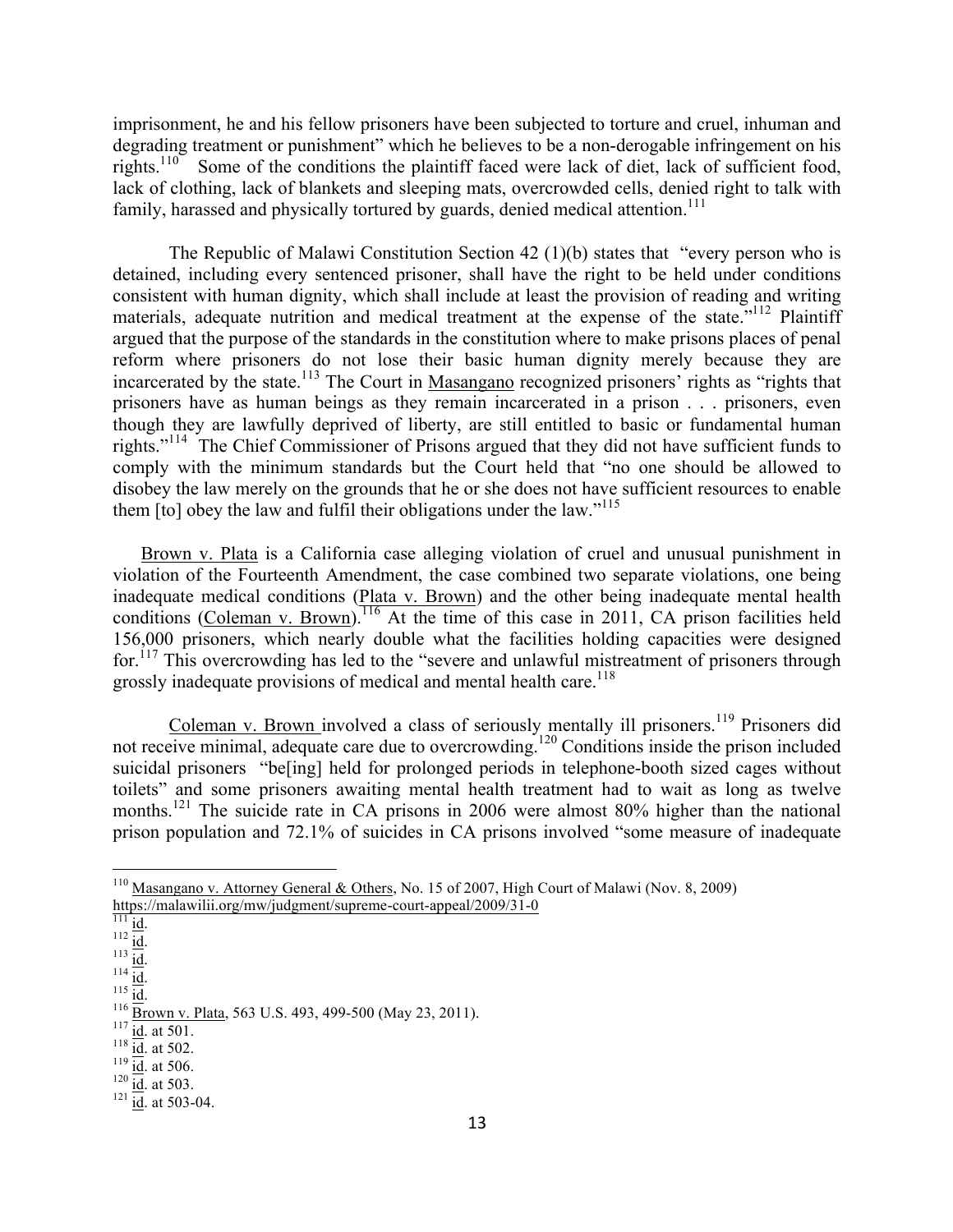assessment, treatment, or intervention, and were therefore most probably foreseeable and/or preventable.<sup>122</sup>

The second case was **Plata v. Brown** originally filed in 2001, involving a class of prisoners with serious medical conditions.<sup>123</sup> Prisoners received severely deficient medical care and a correctional officer testified that as many as fifty prisoners would be held in a twelve foot by twenty foot cage for as long as five hours waiting to be treated.<sup>124</sup> Fatal instances used in this case state that: "a prisoner with severe abdominal pain died after a five week delay in referral to a specialist; a prisoner with 'constant and extreme' chest pain died after an eight hour delay in evaluation by a doctor; and a prisoner died of testicular cancer after a 'failure of MD's to work up for cancer in a young man with seventeen months of testicular pain.<sup>''125</sup>

Prisoners may be deprived of certain rights as a consequence of their actions but the law and the Constitution demand the retention of other rights.<sup>126</sup> "Prisoners retain the essence of human dignity inherent in all persons[,] [r]espect for that dignity animates the Eighth Amendment prohibition against cruel and unusual punishment."<sup>127</sup> The state, by incarceration, takes away that incarcerated individuals means to provide for him/herself and that individual, while incarcerated, is dependent on the State for food, clothing and medical care.<sup>128</sup> "A prison that deprives prisoners of basic sustenance, including adequate medical care, is incompatible with the concept of human dignity and has no place in civilized society."<sup>129</sup> The Court ultimately found that the medical and mental health care provided in CA prisons was a violation and the necessary remedy to correct the violation was a decrease in prison population.<sup>130</sup>

## **IV. Delaware can recognize the dignity of their prisoner's by providing them with a clear and functional grievance policy that recognizes their own autonomy.**

Human Dignity as an organizational principle of the correctional system recognizes each person's intrinsic worth and capacity for self-control, autonomy and rationality.<sup>131</sup> A commitment to human dignity would strengthen, instead of undermine, correctional institutions priorities of safety and security.<sup>132</sup> DDOC Commissioner Claire DeMatteis, who was also the special independent investigator after the Vaughn Prison riot, talked about a need for mutual respect inside the prison, stating if "you show an offender respect, the offender will show you respect."<sup>133</sup> The September 2017 investigative report stated "The culture of respect was not

<sup>&</sup>lt;sup>122</sup> id. at 504.<br>
<sup>123</sup> id. at 507.<br>
<sup>124</sup> id. at 504.<br>
<sup>125</sup> id. at 504-05.<br>
<sup>126</sup> id. at 510.<br>
<sup>129</sup> id. at 511.<br>
<sup>130</sup> id. at 511.<br>
<sup>130</sup> id. at 545.<br>
<sup>131</sup> Ruth Delaney, Ram Subr<u>amanian, Alison Shames & Nicholas Tur</u> Vera, (Sept. 2018) https://www.vera.org/reimagining-prison-web-report/human-dignity-as-the-guiding-principle  $\frac{132}{132}$  id. Cherry, supra.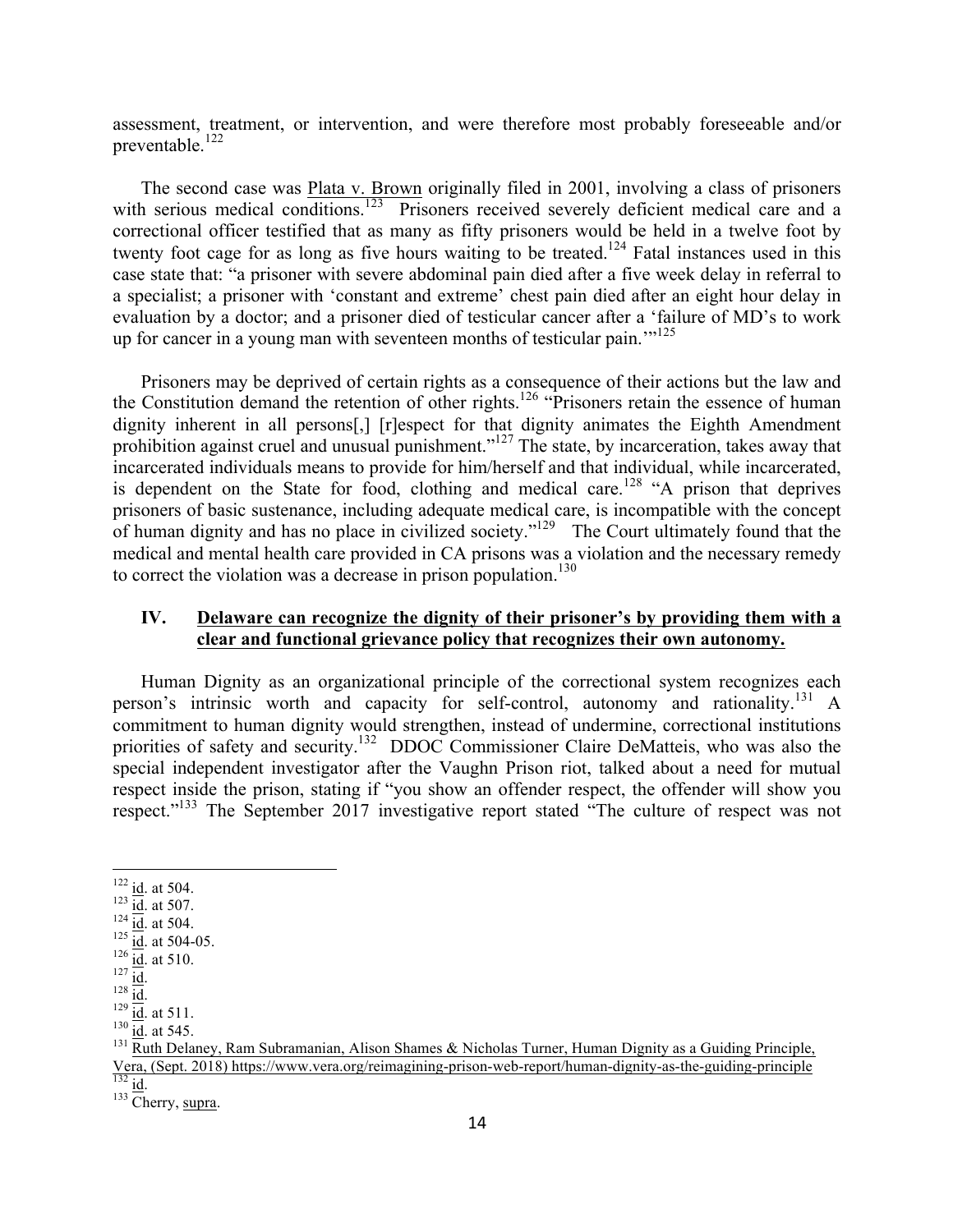there[,] [w]e knew this was going to happen" it further stated "some groups of officers [felt] empowered to be vulgar, provocative, and harassing to inmates."<sup>134</sup>

Recognition of human dignity for incarcerated individuals has been made internationally as well. Article 10(1) of the International Covenant on Civil and Political Rights states that: "all persons deprived of their liberty shall be treated with humanity and with respect for the inherent dignity of the human person.<sup>135</sup> Article 5 of the Universal Declaration of Human Rights states: "no one shall be subjected to torture or to cruel, inhuman or degrading treatment or punishment.<sup>136</sup> An effective way to ensure that no person is subjected to "cruel, inhuman or degrading treatment or punishment" is to have a functional grievance procedure in place. This will allow prisoners to bring to the attention of prison staff when this treatment or punishment is occurring and the injustice can be corrected.

Prisoners can be empowered to advocate for themselves through a functional grievance process.<sup>137</sup>Grievance processes are vital for prisoners seeking redress with nonfrivolous complaints.<sup>138</sup> Regular training can provide clarity and empowerment for both prisoners and prison employees, reduce the number of improperly filed grievances, and reduce an overall lack of understanding in the DDOC prisoners grievance policy.139 Outcomes based on the prisons grievance process may also determine the prisoners ability to file a lawsuit based on state and federal law which requires an exhaustion of all administrative remedies under the PLRA or the DE State equivalent.<sup>140</sup> It is essential that prison grievance processes be fair so as not to cut off a prisoners right to file a legal claim in court.<sup>141</sup>

#### **V. Conclusion**

It is vitally important that incarcerated individuals have access to a meaningful and functional grievance process. As stated in Plata, the State takes away an individual's ability to provide for themselves, but the State does not take away their ability to advocate for themselves. The Vaughn prison uprising brought to light the fatal consequences of what can happen when prisoners are abused or denied basic treatment such as adequate healthcare and not provided an avenue to make their abuse's heard. Prisoners are still human and therefore retain the equal dignity that is inherent in any other person. Without a functional grievance process prisoners are effectively denied access to both State and Federal court. This instills a level of hopelessness among prisoners because there is not an avenue they can take, administratively or legally, for them to try improve their conditions.

<sup>&</sup>lt;sup>134</sup> id.<br><sup>135</sup> International Covenant on Civil and Political Rights, Art. 10(1) (Mar. 23, 1976).<br><sup>136</sup> Universal Declaration of Human Rights, Art. 5 (Dec. 10, 1948).<br><sup>137</sup> DE Center for Justice, Inc., The Delaware Center safety both with Delaware correctional facilities and our communities, at 4.<br><sup>138</sup> Priyah Kaul et al. Prison and Jail Grievance Policies: Lessons from a Fifty-State Survey, Michigan Law Prison

Information Project, at 2 (Oct. 18, 2015)

https://www.law.umich.edu/special/policyclearinghouse/site%20documents/foiareport10.18.15.2.pdf<br>
<sup>139</sup> DE Center for Justice, supra at 4.<br>
<sup>140</sup> Kaul, supra at 2.<br>
<sup>141</sup> id. at 3.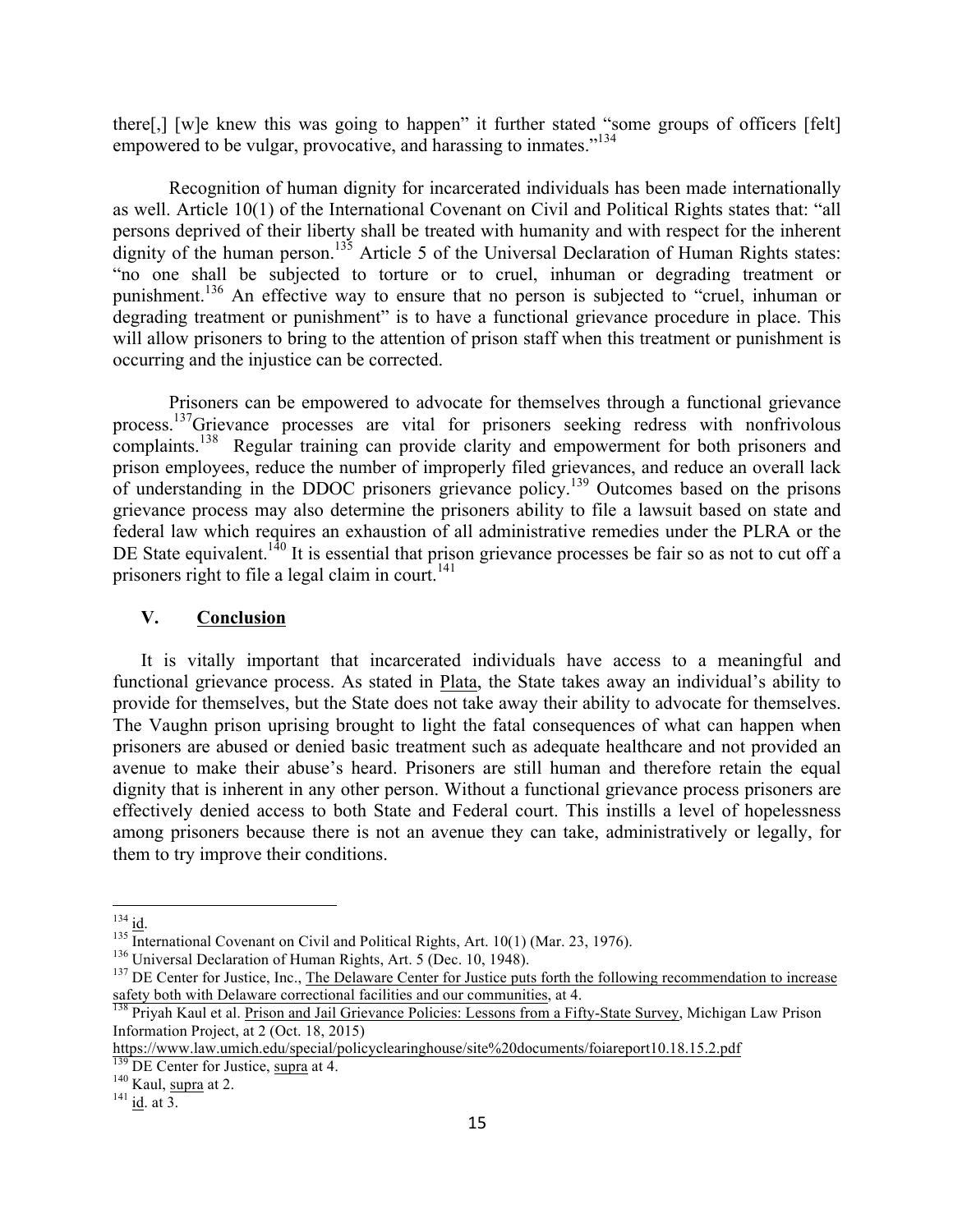Appendix: Proposed Procedure

# **The Delaware Department of Corrections Grievance Policy is unclear and inadequate, and an updated policy should incorporate the following guidelines.**

The DE Grievance policy should incorporate the following, or similar, language to convey clear and meaningful guidance to ensure the prisoner knows with certainty what the requirements are for filing his/her grievance.

- 1. A prisoner is encouraged, but not required, to attempt to informally resolve the issue, and staff members are required to try and address informal resolutions brought to their attention.
	- a. Failure to attempt to resolve informal resolution will not be a reason for a rejection of a formal grievance
	- b. Exceptions to informal resolution are permitted if the issue is one that would jeopardize the prisoners health or safety.
		- i. Examples are physical or sexual abuse
- 2. Formal grievance forms can be found at designated locations that are easily accessible by the prisoners.
	- a. Such as housing units, libraries, cafeterias
	- b. Must be clearly marked as grievance form
- 3. Deadline for filing a formal grievance is 20 calendar days following the date of the basis for the grievance
	- a. Exceptions to the filing deadline can be made when appropriate, such as:
		- i. Attempting informal resolution
		- ii. Permanent or temporary transfer to another facility
		- iii. Delay with mail delivery
		- iv. Prisoner did not have access to necessary grievance form
- 4. What the prisoner needs to include in the grievance form
	- a. Date of the basis for the grievance
	- b. Statement of the facts and individuals involved
	- c. A single grievance or closely related grievance
	- d. Grievance shall not be more than 2 pages in length
	- e. Prisoners signature
- 5. Prisoner may use the assistance of other prisoners, family members, staff, and attorneys or other legal aid providers
	- a. The prisoner does have to submit the form him/herself and no person can submit a grievance on a prisoners behalf
- 6. Prisoners must submit a completed grievance form at designated lockboxes
	- a. These need to be easily accessible such as in housing units or libraries
		- b. Must be clearly marked for grievance submission
		- c. Need to be checked daily by prison staff
- 7. If a submission is rejected the prisoner needs to be given a written reason for the rejection.
	- a. If the rejection was because of a good faith error on the part of the prisoner, he/she shall be given 5 calendar days to correct the error.
		- i. Examples of good faith errors are:
			- 1. Missing signature or multiple grievances on one form